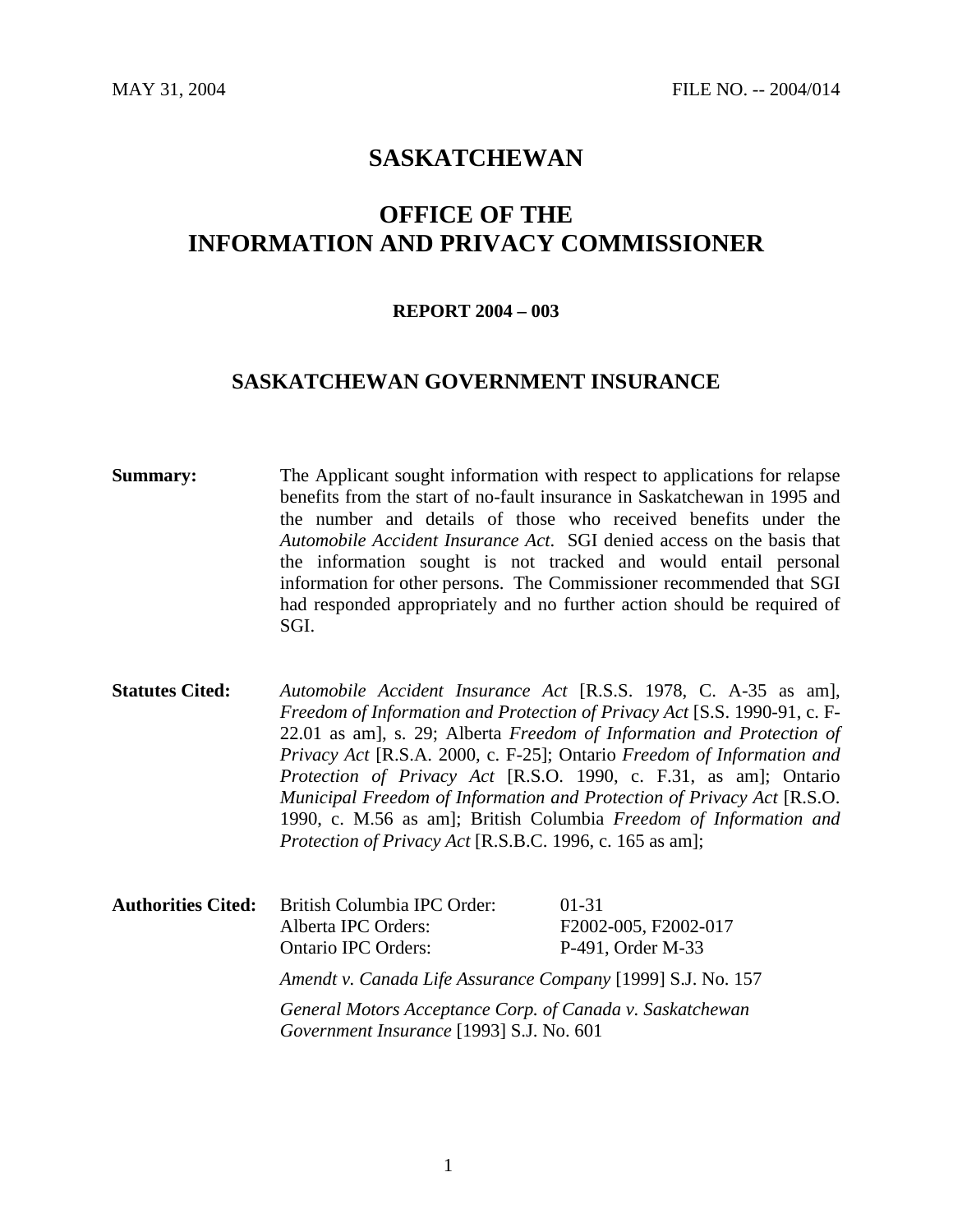## **I BACKGROUND**

[1] The Applicant requested access as follows:

"Please provide the numbers and any details of people who have applied for relapse benefits from the start of no-fault in Sask. to current date. Sections 140 & s. 141 of new 2003 legislation and s. 142, s. 143 of AAIA prior to 2003. In addition provide the number and detail of policy holders that have received relapse benefits under the relapse sections of the AAIA for the same time frame."

[2] The government institution, Saskatchewan Government Insurance ("SGI"), responded to the access request as follows:

> "I have reviewed your request with our Head Office Injury Claims Department and was advised that this information is not available, as SGI does not track the information you have requested. I have been further advised that since no-fault was introduced in 1994, there have been approximately 6000 claims filed per year. To answer your inquiry would require the manual review of over 50,000 files. This would be a prohibitively costly and time-consuming undertaking.

> In addition, the information you seek with respect to details of those who have applied for relapse benefits and policy holders who have received relapse benefits would constitute personal information under the Act. Section 29 of the Act states that SGI shall not disclose personal information in its possession without the consent of the individual to whom the information relates. As that consent is not available, I could not release the information to you even if it was available.

For these reasons, SGI is unable to provide you with the information you seek."

- [3] The *Automobile Accident Insurance Act* [R.S.S. 1978, c. A-35 as am] sets out a comprehensive code for the rules governing claims for compensation arising from automobile accidents. Sections 140 to 142 inclusive address compensation in those cases where an insured suffers a relapse of a bodily injury.
- [4] The Commissioner attended at the offices of SGI to discuss the information in question with officials of SGI. The Commissioner learned that SGI does not track relapse claims separately from other claims and has no comprehensive record of relapse claims.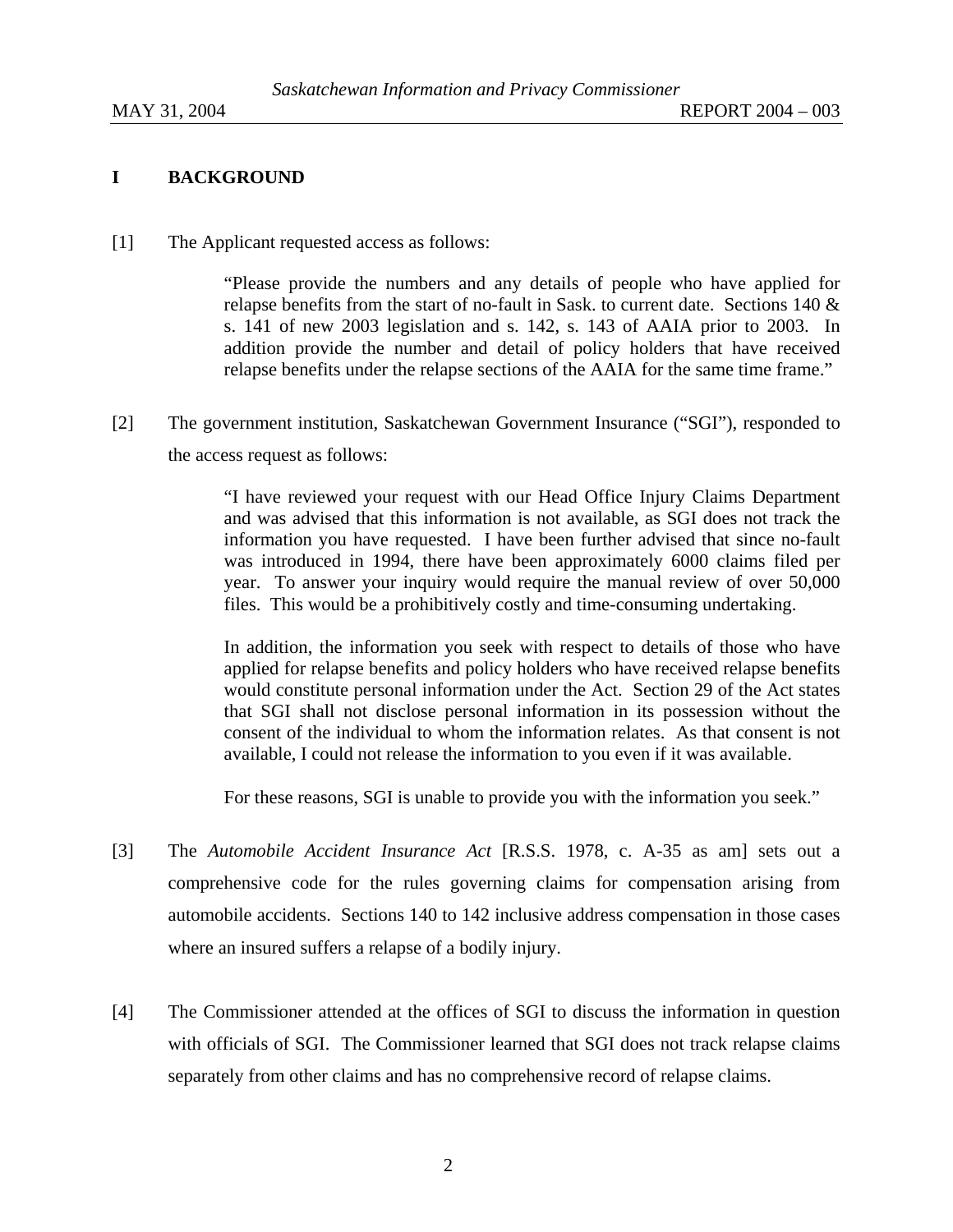### **II ISSUES**

- A. Does a government institution have a duty to assist an applicant on a request for access under *The Freedom of Information and Protection of Privacy Act*?
- B. If there is such a duty, has SGI discharged that duty to assist the Applicant on the facts of this case?
- C. Did SGI properly invoke section 29 of *The Freedom of Information and Protection of Privacy Act* to deny access?

### **III DISCUSSION OF THE ISSUES**

# **Issue A: Does a government institution have a duty to assist an applicant on a request for access under the** *Freedom of Information and Protection of Privacy Act*?

- [5] To answer this question, we need to consider the first principles of the *Freedom of In*f*ormation and Protection of Privacy Act* ("the Act"). The Act does not include an object clause or purpose clause. Such a feature would be valuable to an oversight body that must interpret and apply the legislation to particular fact situations in attempting to resolve access requests and complaints.
- [6] In the absence of an explicit purpose clause in the Act, our office is required to infer the Legislative Assembly's purpose in designing such an instrument. This office has, in the past, been guided by decisions of the Saskatchewan Court of Appeal and the Saskatchewan Court of Queen's Bench.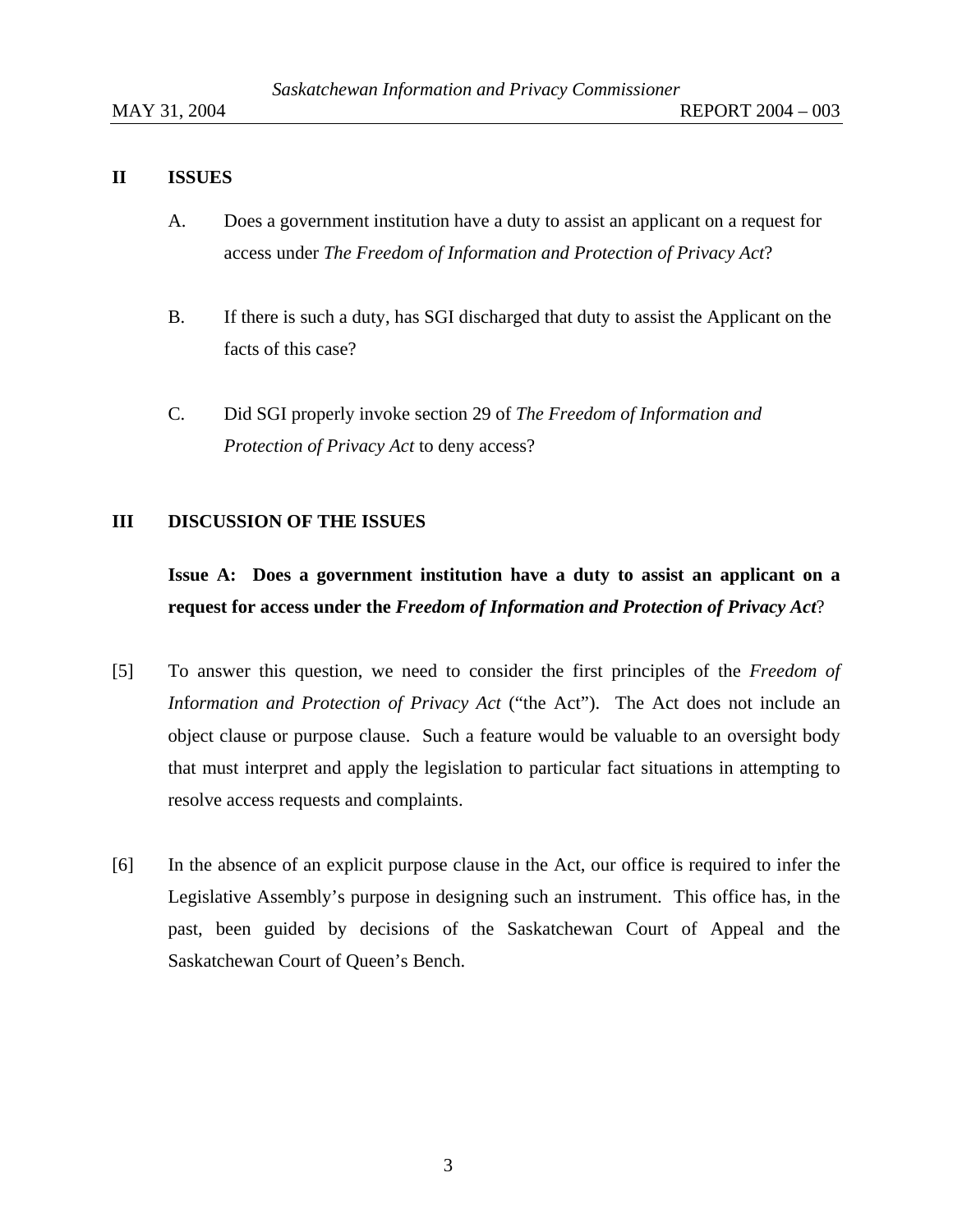[7] In *Amendt v. Canada Life Assurance Company* [1999] S.J. No. 157, Goldenberg J. observed as follows:

> "The right of persons to apply for access to information in the hands of a government agency has no basis in common law. It is purely statutory. The Act is a code unto itself. The code sets out a detailed method for applications, reviews, and ultimately for appeals to the Court of Queen's Bench. Absent compliance with the process contained therein, this Court has no jurisdiction to entertain the matter." [43]

#### [8] In *General Motors Acceptance Corp. of Canada v. Saskatchewan Government Insurance*

[1993] S.J. No. 601 at [11], the Saskatchewan Court of Appeal has stated as follows:

"The [Freedom of Information and Protection of Privacy Act's] basic purpose reflects a general philosophy of full disclosure unless information is exempted under clearly delineated statutory language. There are specific exemptions from disclosure set forth in the Act, but these limited exemptions do not obscure the basic policy that disclosure, not secrecy is the dominant objective of the Act. That is not to say that the statutory exemptions are of little or no significance. We recognize that they are intended to have a meaningful reach and application. The Act provides for specific exemptions to take care of potential abuses. There are legitimate privacy interests that could be harmed by release of certain types of information. Accordingly, specific exemptions have been delineated to achieve a workable balance between the competing interests. The Act's broad provisions for disclosure, coupled with specific exemptions, prescribe the "balance" struck between an individual's right to privacy and the basic policy of opening agency records and action to public scrutiny." [underlining added for emphasis]

[9] The Saskatchewan Act closely corresponds to provisions in the federal *Access to Information Act*. The purpose of the *Access to Information Act* is described as follows:

> " $2(1)$  The purpose of this Act is to extend the present laws of Canada to provide a right of access to information in records under the control of a government institution in accordance with the principles that government information should be available to the public, that necessary exceptions to the right of access should be limited and specific and that decisions on the disclosure of government information should be reviewed independently of government."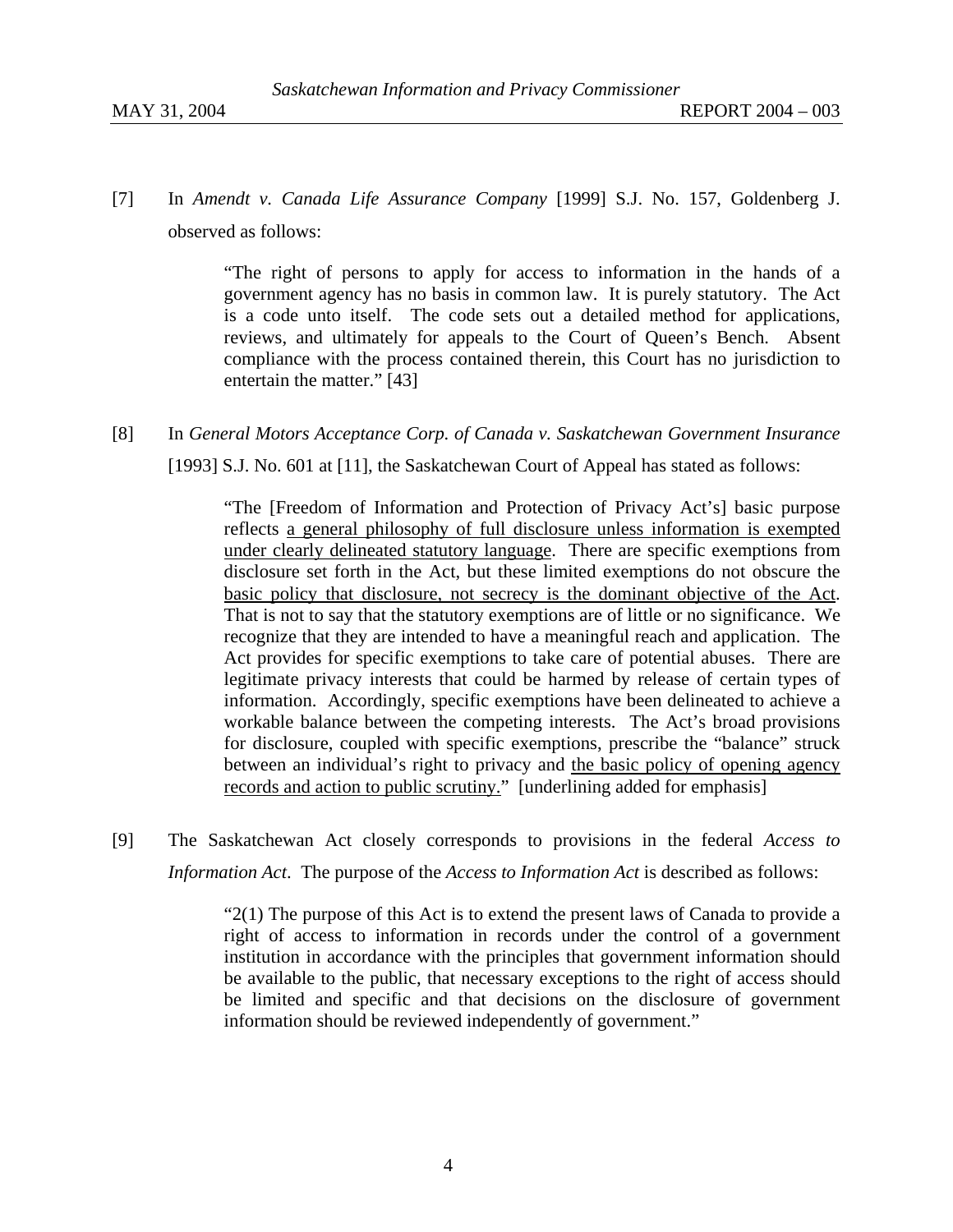In 1997, a Government of Canada Green Paper discussed the reasons for access to information legislation. The authors of that paper concluded that:

- "Effective accountability the public's judgment of choices taken by government depends on knowing the information and options available to the decision-makers";
- "Government documents often contain information vital to the effective participation of citizens and organizations in government decision-making"; and
- (as) "government has become the single most important storehouse of information about our society, information that is developed at public expense so should be publicly available wherever possible."
- [10] Over the twenty two years since the *Access to Information Act* came into force, provincial and territorial governments have enacted their own access to information and protection of privacy legislation. Many of those more recent provincial instruments have included a more comprehensive purpose clause. Those purpose clauses tend to reflect and reinforce the approach taken by the federal Information Commissioner and numerous decisions of superior courts in Canada. A good example is section 2 of the British Columbia *Freedom of Information and Protection of Privacy Act*:

 $2(1)$  The purposes of this Act are to make public bodies more accountable to the public and to protect personal privacy by

- (a) giving the public a right of access to records
- (b) giving individuals a right of access to, and a right to request corrections of, personal information about themselves
- (c) specifying limited exceptions to the rights of access
- (d) preventing the unauthorized collection, use or disclosure of personal information by public bodies, and
- (e) providing for an independent review of decisions made under this Act"
- [11] I find that this neatly summarizes and clearly identifies the purpose of legislation such as the Saskatchewan Act. Our office will deal with the subject request for review and future requests for review by reference to those same five purposes.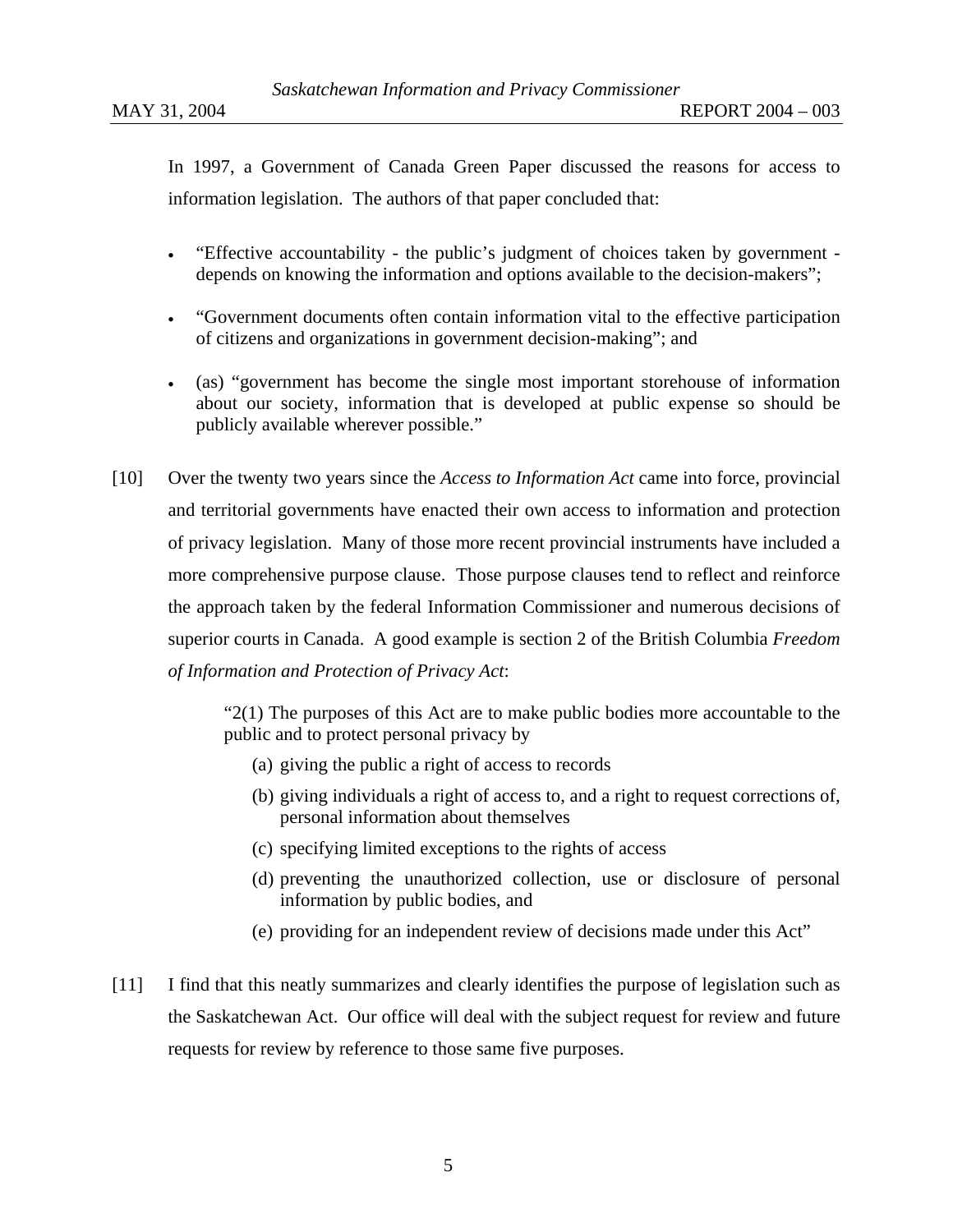- [12] There is no explicit duty to assist applicants in the Saskatchewan *Freedom of Information and Protection of Privacy Act*. Such an explicit duty exists in certain other provinces. For example, in the British Columbia *Freedom of Information and Protection of Privacy Act* the head of a public body "must make every reasonable effort to assist applicants and to respond without delay to each applicant openly, accurately and completely*"*. [section 6(1)] A similar provision appears in the Alberta *Freedom of Information and Protection of Privacy Act* [section 10(1)].
- [13] The right of access under the Act is described in section 5 as follows:

"Subject to this Act and the regulations, every person has a right to and, on an application made in accordance with this Part, shall be permitted access to records that are in the possession or under the control of a government institution."

- [14] I am mindful that most citizens will not have a detailed knowledge of the types and description of records that a government institution maintains. A requirement for government institutions to take reasonable steps to search for responsive records is an important feature to address the knowledge imbalance between the institution and the applicant. If there is no duty to assist, the right of access may be more illusory than real.
- [15] My view is that to realize and respect the "right" guaranteed to Saskatchewan residents by the Act, there is an implicit requirement for government institutions to assist applicants and to respond openly, accurately and completely to an access request.

Although the duty to assist is only an implicit requirement we want to clearly signal to government institutions, local authorities and health trustees that this office views it as an important duty. It is intended to complement those objectives articulated by the Saskatchewan Court of Appeal.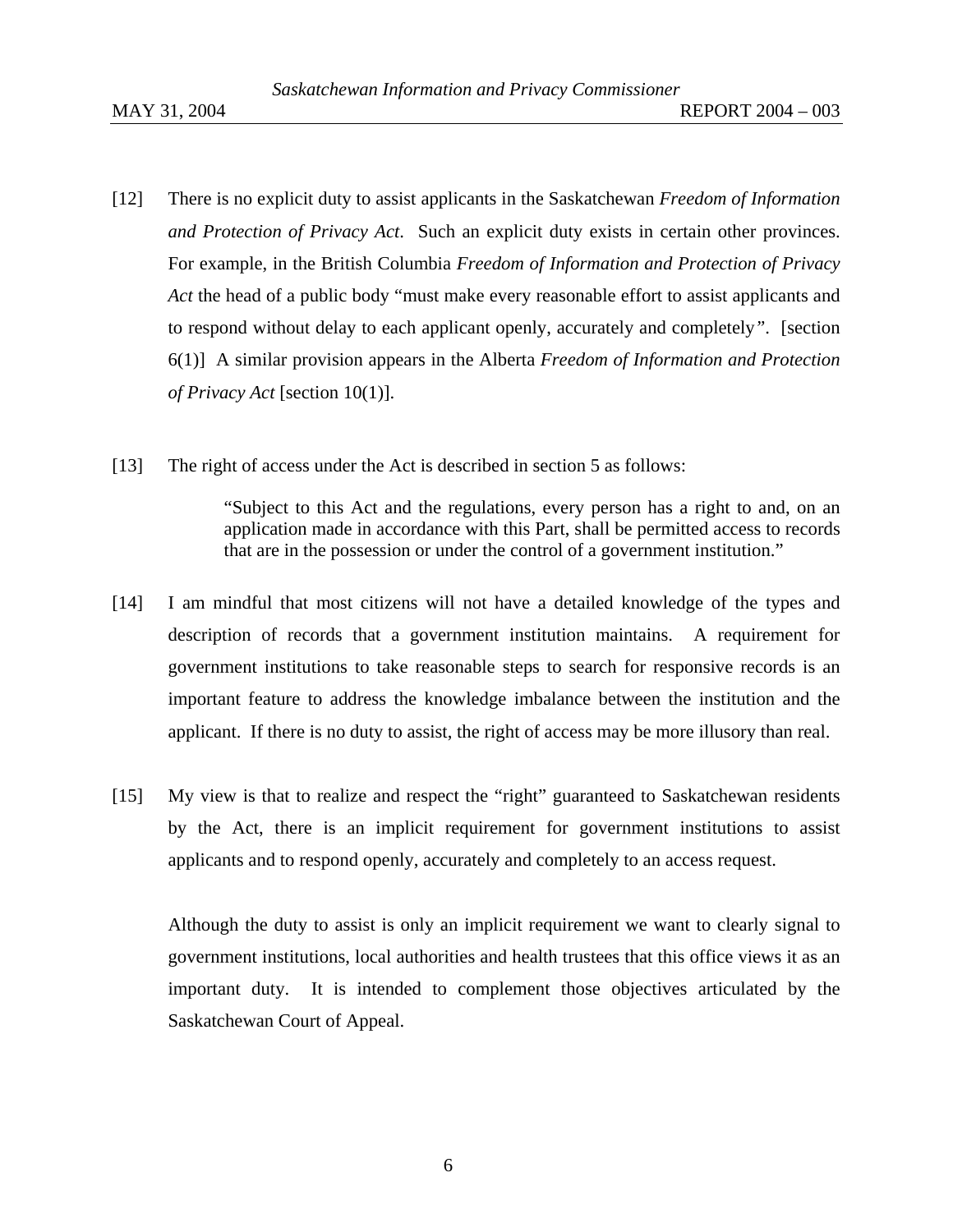#### **Issue B: Has SGI satisfied the duty to assist in this case?**

- [16] To positively respond to the Applicant's request, SGI would have to create a record for the Applicant.
- [17] We note that in some jurisdictions there is an obligation on public bodies in certain circumstances to create a record. This is usually in the case where information is in an electronic format.
- [18] In the Alberta FOIP Act, section 10(2) provides as follows:

"(2) The head of a public body must create a record for the applicant if

- (a) the record can be created from a record that is in electronic form and in the custody or under the control of a public body, using its normal computer hardware and software and technical expertise, and
- (b) creating the record would not unreasonably interfere with the operations of the public body."
- [19] The Alberta Information and Privacy Commissioner considered this provision in Order 2001-033 and F2002-005 and concluded that the Alberta section did not impose a duty upon the public body to create records where they do not exist in a format the Applicant desired. These decisions are available at www.oipc.ab.ca.
- [20] An Alberta OIPC Adjudicator also considered a request for records to be created in Order F2002-017. The Applicant made a request to Mount Royal College for access to 10 years of employment-related records in CD ROM format. A search by the College revealed that the Applicant's name could potentially appear on thousands of computer logs found on 70 servers. The Public Body estimated that it would take in excess of 70 hours to process the computer logs into a readable format and would result in the printing of 4,099 pages. The Adjudicator concluded that the educational body that received the access request was not required to create any record, electronic or paper from the computer logs.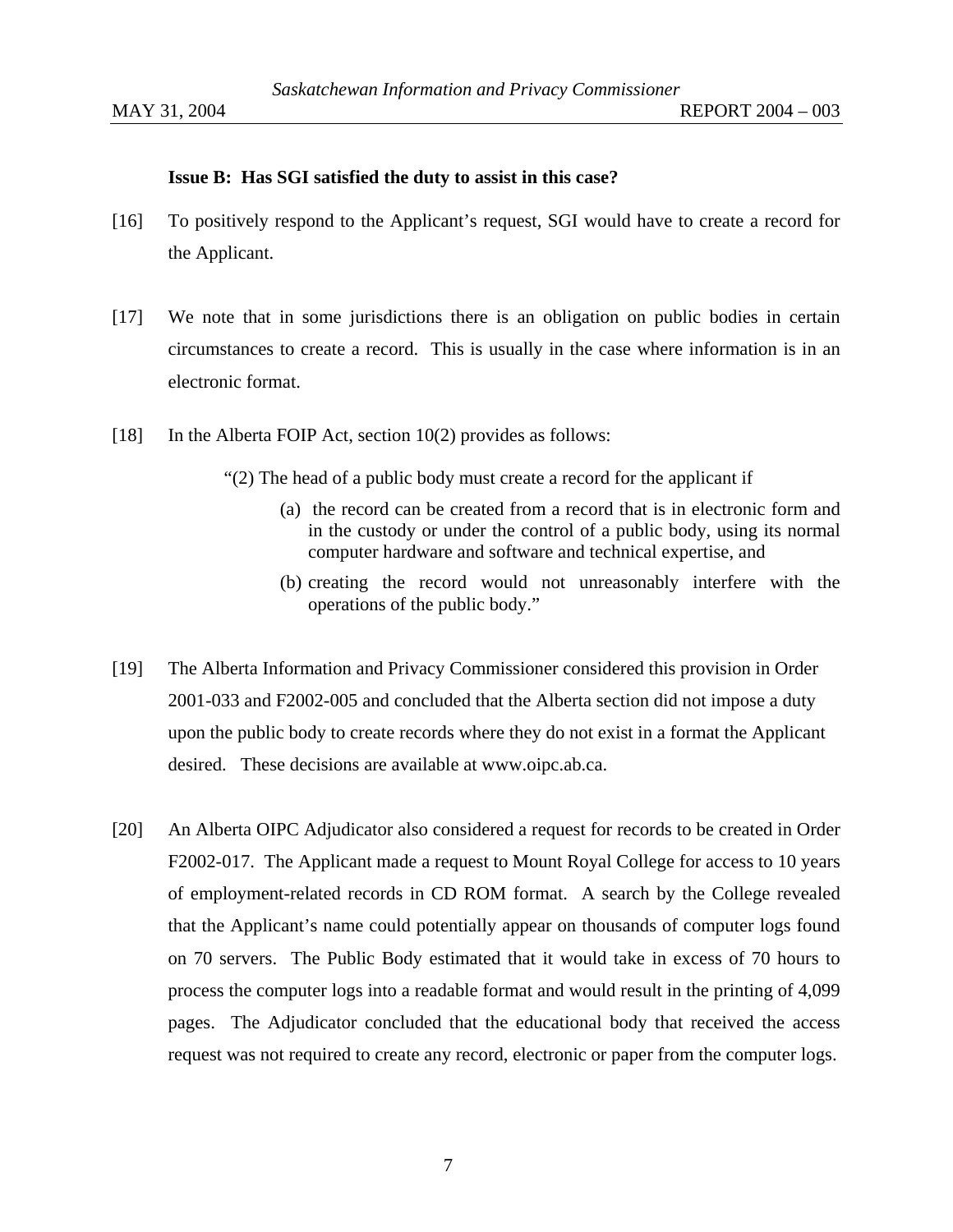[21] The British Columbia *Freedom of Information and Protection of Privacy Act* provides as

follows:

- $^{6}(2)$  Moreover, the head of a public body must create a record for an applicant if
	- (a) the record can be created from a machine readable record in the custody or under the control of the public body using its normal computer hardware and software and technical expertise, and
	- (b) creating the record would not unreasonable interfere with the operations of the public body."
- [22] This provision was considered by the Information and Privacy Commissioner of British Columbia in Order 01-31 [available at www.oipc.bc.ca] In that case, an applicant had sought vendor numbers for all ICBC suppliers whose status as such had, throughout ICBC's existence, been revoked, reinstated, suspended or refused. ICBC asserted that it kept no record of, and could not generate a record of, any businesses who had been refused supplier numbers when they applied or of suppliers whose supplier numbers had been reinstated after suspension or revocation. The Commissioner held that ICBC was not obliged under section 6(2) to create a record responding to the applicant's request. He commented as follows:

"Section 6(2) speaks to an obligation to create records that arises only in the circumstances explicitly set out in that section. [ICBC affiant's] evidence is that it is simply not possible for ICBC to generate responsive records in this way, not least because it has no underlying paper-based records (much less machinereadable records). Section 6(2) does not require ICBC to go any further than it has done. If it cannot create a record as contemplated by that section-and I accept that it cannot in this case- no more need be done." [11]

[23] I note also the discussion of a similar issue by former Ontario Information and Privacy Commissioner Tom Wright in IPC M-33. [available at www.ipc.on.ca] He quoted Ontario Commissioner Sidney B. Linden from Order 99 as follows:

> "While it is generally correct that institutions are not obliged to "create" a record in response to a request, and a requester's right under the Act is to information contained in a record existing at the time of his request, in my view the creation of a record in some circumstances is not only consistent with the spirit of the Act but it also enhances one of the major purposes of the Act i.e. to provide a right of access to information under the control of institutions."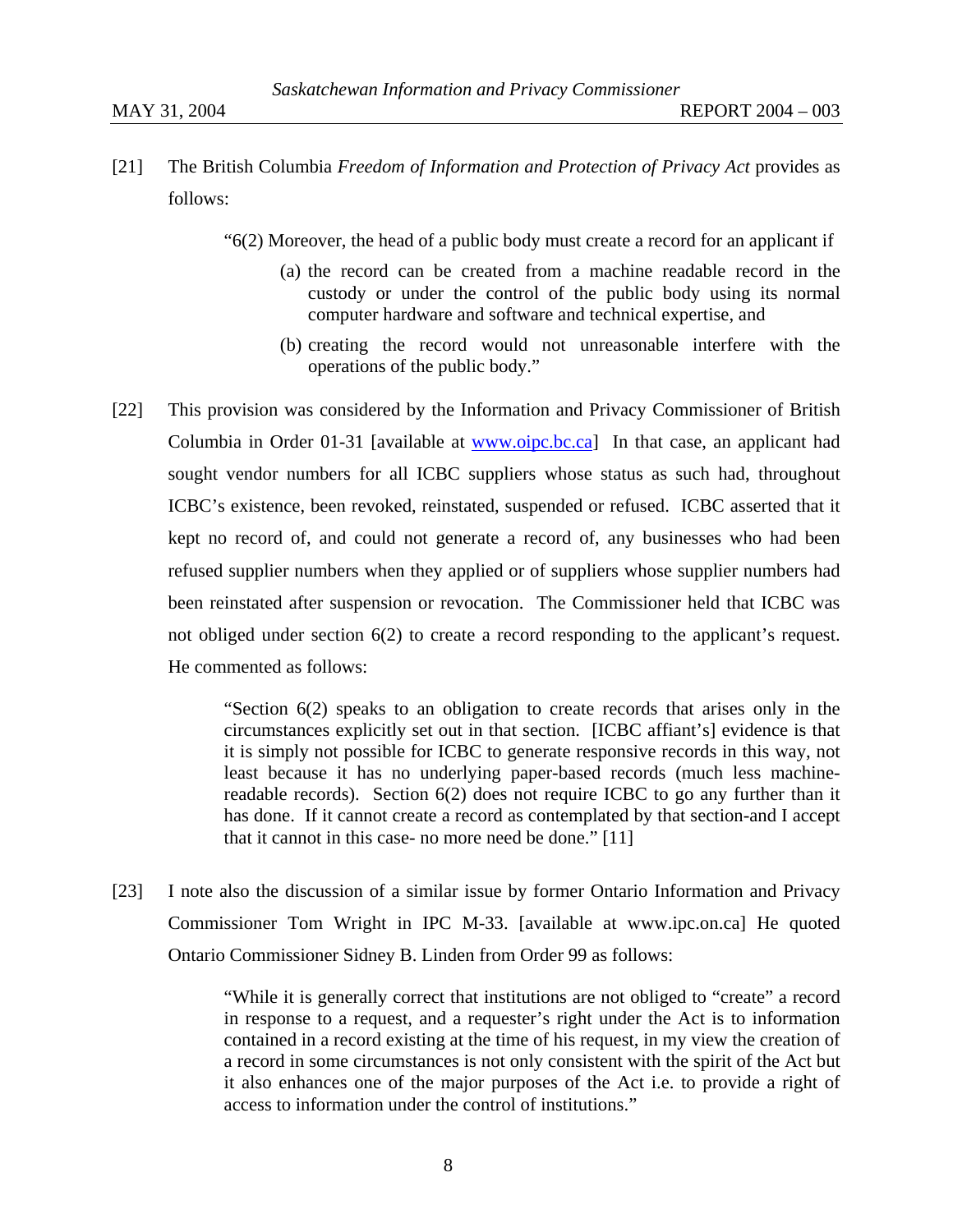- [24] I agree that there may be certain circumstances where it may be appropriate to require that a record be created. Given the vast scope of the information sought and the substantial amount of work that would be required to produce a record in this case it would clearly not be appropriate to require that this kind of record be created.
- [25] We also note some relevant comments by the Anita Fineberg, Inquiry Officer for the Ontario Information and Privacy Commissioner, in Ontario Order P-491. Ms. Fineberg was reviewing a fee estimate determined by the Management Board Secretariat in the province. The Secretariat had advised the applicant that access could not be granted to the record sought since it was not available in the format requested and in order to provide this record, it would have to be compiled from a large volume of files. She observed that:

"The [Freedom of Information and Protection of Privacy Act] requires the institution to provide the requester with access to all relevant records, however in most cases, the Act does not go further and require an institution to conduct searches through existing records, collecting information which responds to a request, and then creating an entirely new record in the requested format. In other words, the Act gives requesters a right (subject to the exemptions contained in the Act) to the "raw material" which would answer all or part of a request, but, subject to special provisions which apply only to information stored on computer, the institution is not required to organize this information into a particular format before disclosing it to the requester."

[26]My conclusion is that as a general rule, the obligation on a government institution to assist an applicant does not include an obligation to create records which do not currently exist. There may be some unusual circumstances that might make it appropriate to require that the institution create a record as suggested by Commissioner Linden but I find no such circumstances here. In some provinces there is an explicit requirement to go further if the information is in electronic format. The Saskatchewan Act has no such provision. In any event the information sought is not available in electronic format.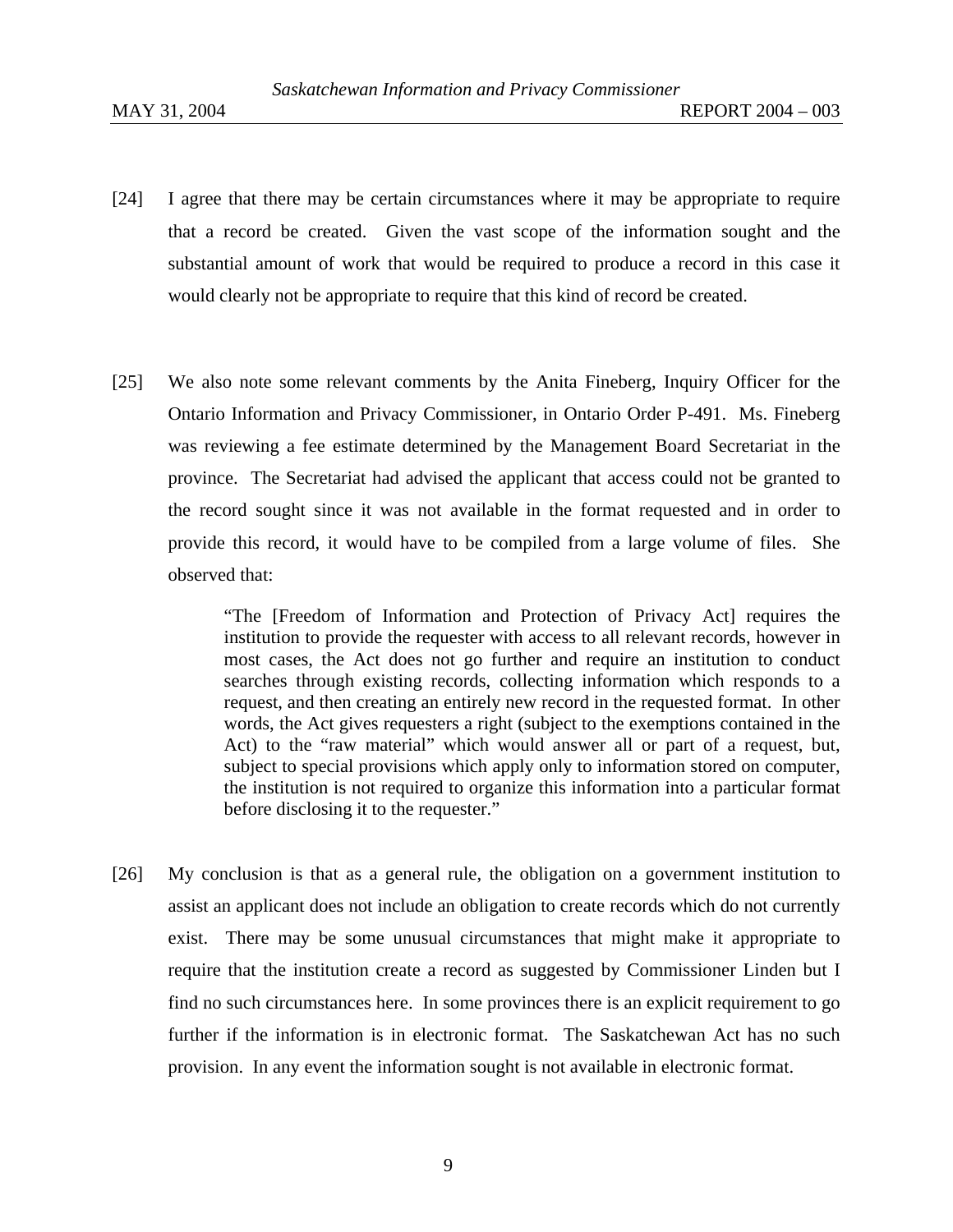[27] I note that by a letter dated January 9, 2004, the Access, Privacy and Ethics Officer for SGI advised the Applicant that he had contacted the Head Office Injury Claims Department to address the access request. He received certain information to the effect that the information sought was not tracked and was not available. He communicated the results of his inquiries to the Applicant. He clearly provided an explanation for the position taken by SGI. His letter included the following notice:

> "If you wish to have this decision reviewed, you may do so within one year of this notice. To request a review you must complete a "Request for Review" form, a copy of which is attached. Your Request for Review should be directed to [Saskatchewan Information and Privacy Commissioner address]"

[28] In addition, the Access, Privacy and Ethics Officer indicated that:

"Further correspondence on this request should be directed to me at SGI Legal Department,  $14^{th}$  Floor, 2260-11<sup>th</sup> Avenue, Regina, Saskatchewan, S4P OJ9, telephone: (306) 775-6301."

[29] My conclusion is that SGI has responded to the access request openly, accurately and completely.

## **Issue C: Did SGI properly invoke section 29 of the** *Freedom of Information and Protection of Privacy Act* **to deny access?**

[30] The definition of "personal information" in the Act is expansive [section 24]. It includes personal information about an identifiable individual that is recorded in any form and includes: "…(b) information that relates to ….or information relating to financial transactions in which the individual has been involved…(j) information that describes an individual's finances, assets, liabilities, net worth, bank balance, financial history or activities or credit worthiness; or  $(k)$  the name of the individual where: (i) it appears with other personal information that relates to the individual; or (ii) the disclosure of the name itself would reveal personal information about the individual."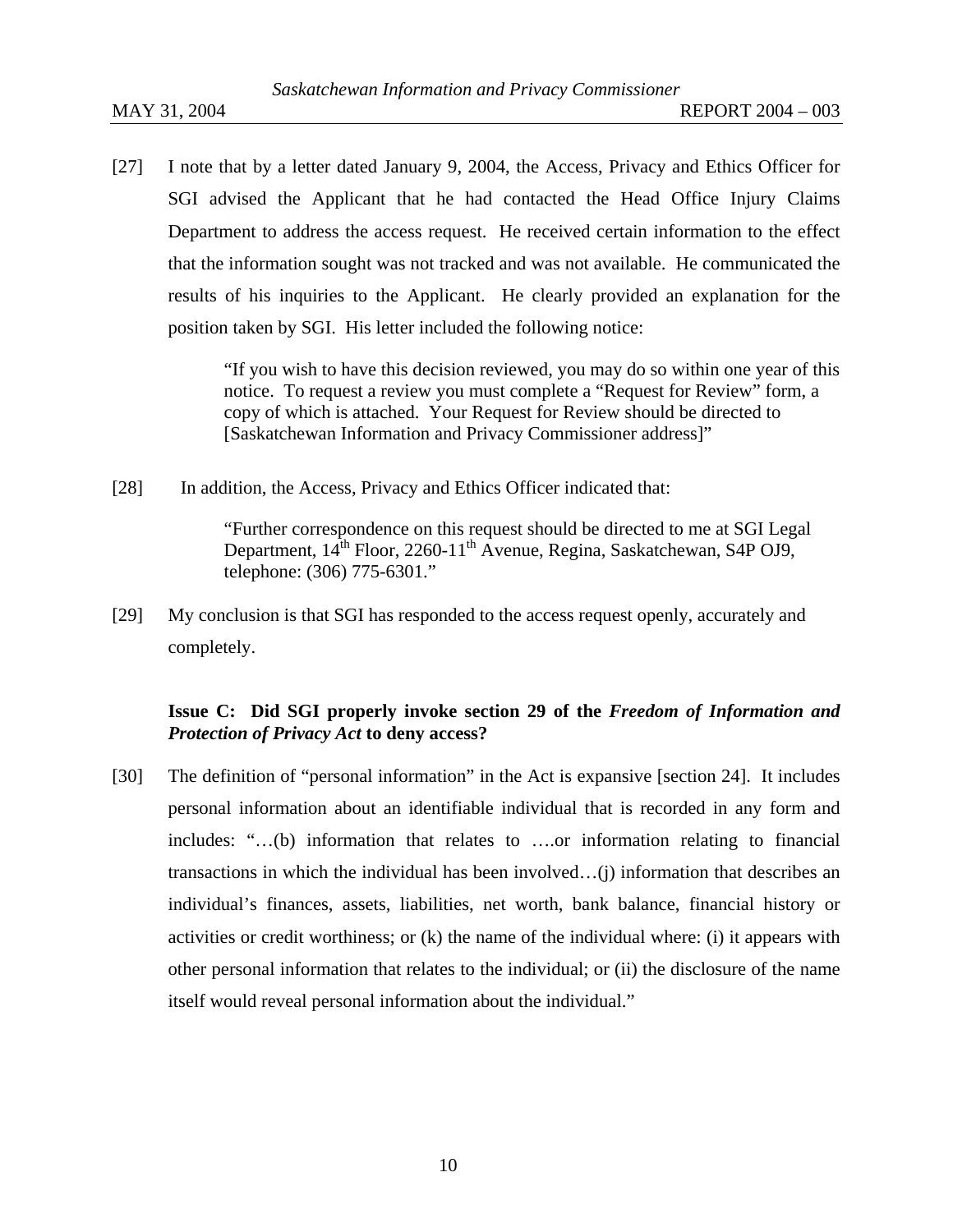- [31] The information sought by the Applicant clearly would include personal information of third parties who had made claims under the *Automobile Accident Insurance Act.*
- [32] Section 29 limits disclosure of personal information to cases where the individual has provided consent or to one of approximately 22 different circumstances where disclosure can be made without consent. None of those circumstances appear to exist in this case.
- [33] Given the view we take with respect to the previous issue, we need not consider whether severance pursuant to section 8 of the Act would be possible and appropriate.

## **IV RECOMMENDATIONS**

- [34] My finding is that, for government institutions under the Act, there is an implicit duty to make every reasonable effort to assist an applicant and to respond without delay to an applicant openly, accurately and completely.
- [35] My finding is that the Act does not require SGI in these circumstances to create a record in order to satisfy the request of the Applicant.
- [36] My finding is that SGI has properly discharged its duty to make every reasonable effort to assist the Applicant and to respond without delay to the Applicant openly, accurately and completely.